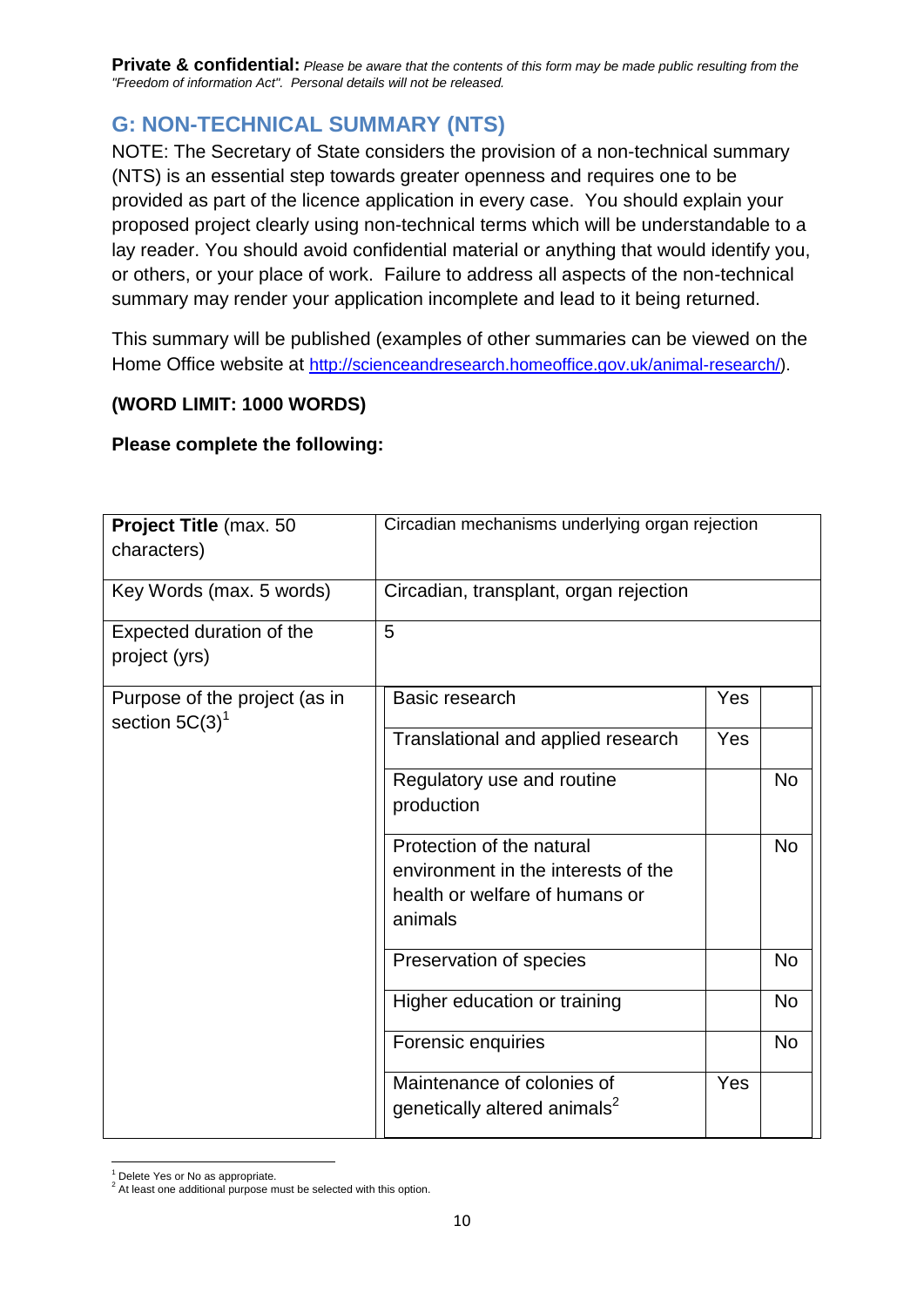**Private & confidential:** *Please be aware that the contents of this form may be made public resulting from the "Freedom of information Act". Personal details will not be released.*

 $\overline{\phantom{a}}$ 

| Describe the objectives of the<br>project (e.g. the scientific<br>unknowns or scientific/clinical<br>needs being addressed) | Rejection of a transplanted organ remains one of the<br>biggest challenges in transplantation. Despite use of<br>drugs to supress the immune system the transplanted<br>kidney will be rejected in 10% of kidney recipients in the<br>first 12 months damaging the organ. This programme of<br>work will identify whether organ rejection is under local<br>control from our body clock. It will then go on to identify<br>which pathways and cell types are involved.                                                                                                                               |
|-----------------------------------------------------------------------------------------------------------------------------|------------------------------------------------------------------------------------------------------------------------------------------------------------------------------------------------------------------------------------------------------------------------------------------------------------------------------------------------------------------------------------------------------------------------------------------------------------------------------------------------------------------------------------------------------------------------------------------------------|
|                                                                                                                             | The twenty-four hour circadian clock                                                                                                                                                                                                                                                                                                                                                                                                                                                                                                                                                                 |
|                                                                                                                             | Virtually all aspects of how our body functions are<br>mapped onto 24 hour rhythms, orchestrated by internal<br>body clocks. These internal clocks help anticipate<br>changes in our environment so that our bodies can<br>respond appropriately. Circadian dysfunction is now<br>considered to be a contributory factor to the incidence<br>and severity of a wide range of body functions including<br>sleep, blood pressure, heart rate and immune function.                                                                                                                                      |
|                                                                                                                             | The circadian clock and immune function                                                                                                                                                                                                                                                                                                                                                                                                                                                                                                                                                              |
|                                                                                                                             | There are clear links between circadian rhythms and the<br>function of our immune system. Firstly, immune cells<br>and immune organs possess a clock which ticks<br>over. Furthermore, immune cells demonstrate variation<br>in their function according to time of day. This is<br>exemplified in animal experiments e.g. the outcome of<br>pneumonia is altered by what time of day the illness is<br>contracted.                                                                                                                                                                                  |
|                                                                                                                             | <b>Organ Transplantation</b>                                                                                                                                                                                                                                                                                                                                                                                                                                                                                                                                                                         |
|                                                                                                                             | Organ transplantation is performed due to end stage<br>organ failure. The main complications after organ<br>transplantation are due to the immune system attacking<br>the transplanted organ termed "rejection". Currently<br>most transplant recipients have to take<br>immunosuppressant drugs to prevent or treat this<br>rejection. These drugs all have significant side effects<br>causing a reduced quality of life for the transplant<br>recipient. Despite this the drugs have to be used since<br>current demand for organs outstrips supply reducing the<br>chance of re-transplantation. |
|                                                                                                                             |                                                                                                                                                                                                                                                                                                                                                                                                                                                                                                                                                                                                      |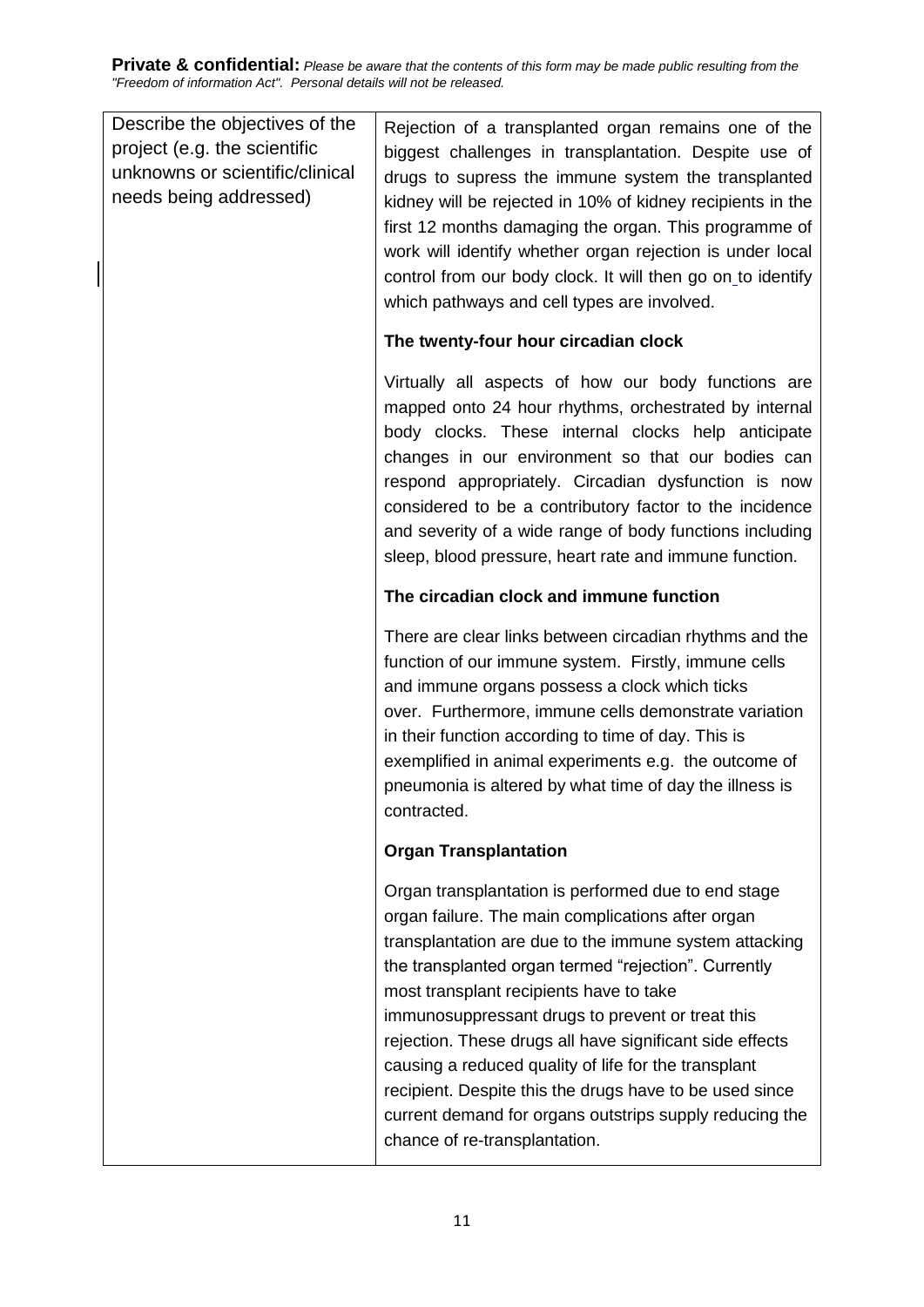|                                                                                                                                                                                                 | Objectives of the project:                                                                                                                                                                                                                                                                                                                                                                                                                                                                                                                                                                                                                                                                                                                                                                                                                                                                                                                                                                                                                                                                                                                         |
|-------------------------------------------------------------------------------------------------------------------------------------------------------------------------------------------------|----------------------------------------------------------------------------------------------------------------------------------------------------------------------------------------------------------------------------------------------------------------------------------------------------------------------------------------------------------------------------------------------------------------------------------------------------------------------------------------------------------------------------------------------------------------------------------------------------------------------------------------------------------------------------------------------------------------------------------------------------------------------------------------------------------------------------------------------------------------------------------------------------------------------------------------------------------------------------------------------------------------------------------------------------------------------------------------------------------------------------------------------------|
|                                                                                                                                                                                                 | This project is investigating whether timing of<br>transplantation affects rejection of the organ. In addition<br>we will study how transplantation itself can affect the<br>body clock and the downstream consequences of this<br>disruption on the immune system.                                                                                                                                                                                                                                                                                                                                                                                                                                                                                                                                                                                                                                                                                                                                                                                                                                                                                |
| What are the potential benefits<br>likely to derive from this<br>project (how science could be<br>advanced or humans or<br>animals could benefit from the<br>project)?                          | The primary benefit of this project relates to new<br>knowledge about circadian mechanisms altering<br>rejection of the transplanted organ. In particular, the<br>work outlined in this project will establish whether a<br>circadian clock affects transplant organ rejection and<br>provide detailed information about which components of<br>the immune system (i.e. which cytokines/chemokines<br>and which inflammatory cell types) are impacted by the<br>circadian clock after transplantation. The aim is to<br>publish the findings in academic journals, since the<br>information will be of interest to both scientists and<br>clinicians. The more long term and substantial benefits<br>of this research relate to the possibility that new<br>molecular targets may be identified, , for which<br>pharmaceutical products could be developed. Finally, a<br>greater understanding of how the clock impacts on<br>organ rejection after transplantation may change clinical<br>practice since it is now possible to preserve organs<br>outside of the body allowing transplantation to be<br>performed at the optimal circadian time. |
| What species and<br>approximate numbers of<br>animals do you expect to use<br>over what period of time?                                                                                         | 3800 mice over 5 years                                                                                                                                                                                                                                                                                                                                                                                                                                                                                                                                                                                                                                                                                                                                                                                                                                                                                                                                                                                                                                                                                                                             |
| In the context of what you<br>propose to do to the animals,<br>what are the expected adverse<br>effects and the likely/expected<br>level of severity? What will<br>happen to the animals at the | The overall project will be classed as moderate severity.<br>Animals may have a degree of suffering from the<br>transplanted grafts and also from the chemical<br>compounds we give them to modulate the immune<br>system. Suffering will be minimised through<br>environmental enrichment and administration of pain                                                                                                                                                                                                                                                                                                                                                                                                                                                                                                                                                                                                                                                                                                                                                                                                                              |